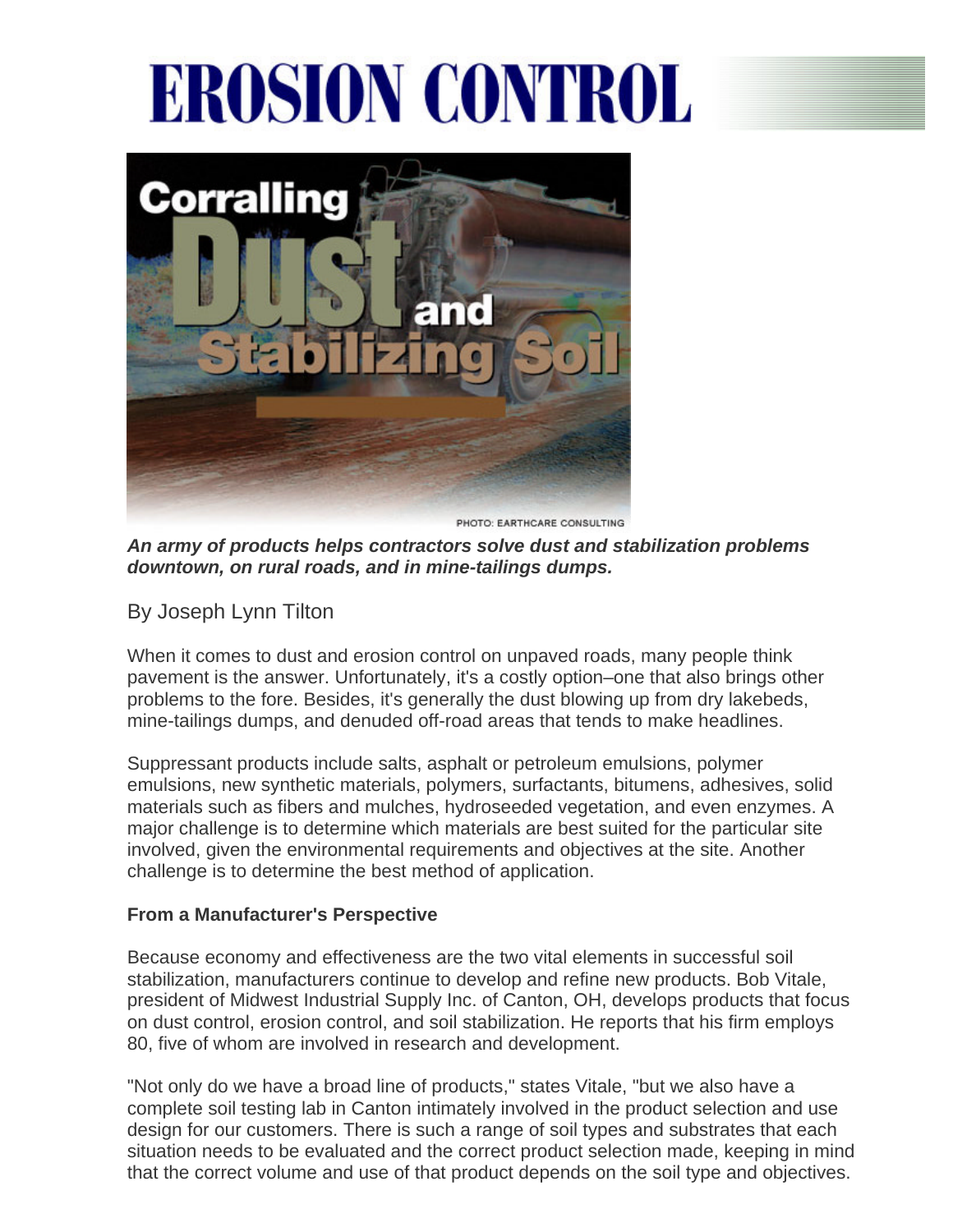In fugitive dust control alone we have seven products representing four different technologies." These include polymer emulsion products (Soil~Sement, Soil~Sement Engineered Formula); synthetic fluid (EnviroKlean, EK35); polymer modified asphalt emulsion (RoadPro NT, RoadPro Plus); and surfactant blend (Haul Road Dust Control).

Looking at the industry as a whole, Vitale comments, "The trends in dust control requirements include increased performance, greater reliability, and a completely new level of environmental sensitivity relating to air quality, groundwater, stormwater runoff requirements, and even human health."

He adds that when it comes to dust control of a traffic-related site, "long-term" treatment generally would be something not exceeding a year. This would include not only dust control but rills formed from runoff and other forms of erosion control. "When dealing with open areas, long term might be for many years. For instance, in Washington State the Hanford Nuclear Plant site had a huge fire that denuded thousands and thousands of acres. The issue there is controlling erosion and dust until vegetation can reestablish itself." Midwest's application strategy includes development of natural bacteria, species indigenous to the open arid lands, and air dropping to help stabilize soil and minimize erosion more quickly.

"By providing erosion control at the source, we reduce sediment delivery to water sources," Vitale notes. "This is different than mechanical methods such as silt fences, hay bales, or retention ponds. The goal is for EC programs to eliminate 98% of erosion problems at the source and eliminate sediment delivery that otherwise would occur where mechanical methods typically might only be 50% effective."

## **When Paving Is Forbidden**

The City of Scottsdale, AZ, has an unusual dilemma. Environmental Protection Agency and air-quality-control officials for Maricopa County have mandated that the city has to provide dust control on nonpaved roads. This prosperous community has the financial means to pave all the roads concerned–but residents adamantly oppose any paving. According to Rod Ramos, field services manager for the city, "They have horses and they want the rural character. Besides, with



PHOTO: EARTHCARE CONSULTANTS

temperatures getting up to 115° Fahrenheit in the summer, with paved surfaces 40° hotter, pavement really creates a high heat island effect."

But residents and government officials still wanted the city to do something about the dust and to have smoother roads. "They were blading every six weeks for rutting and potholes, but still no dust control," explains Marty Koether, owner of EarthCare Consultants LLC in Tucson, AZ. "Now, with Soil~Sement applied quarterly, they have dust control, and the money saved on blading and maintenance pays for the products they're using.